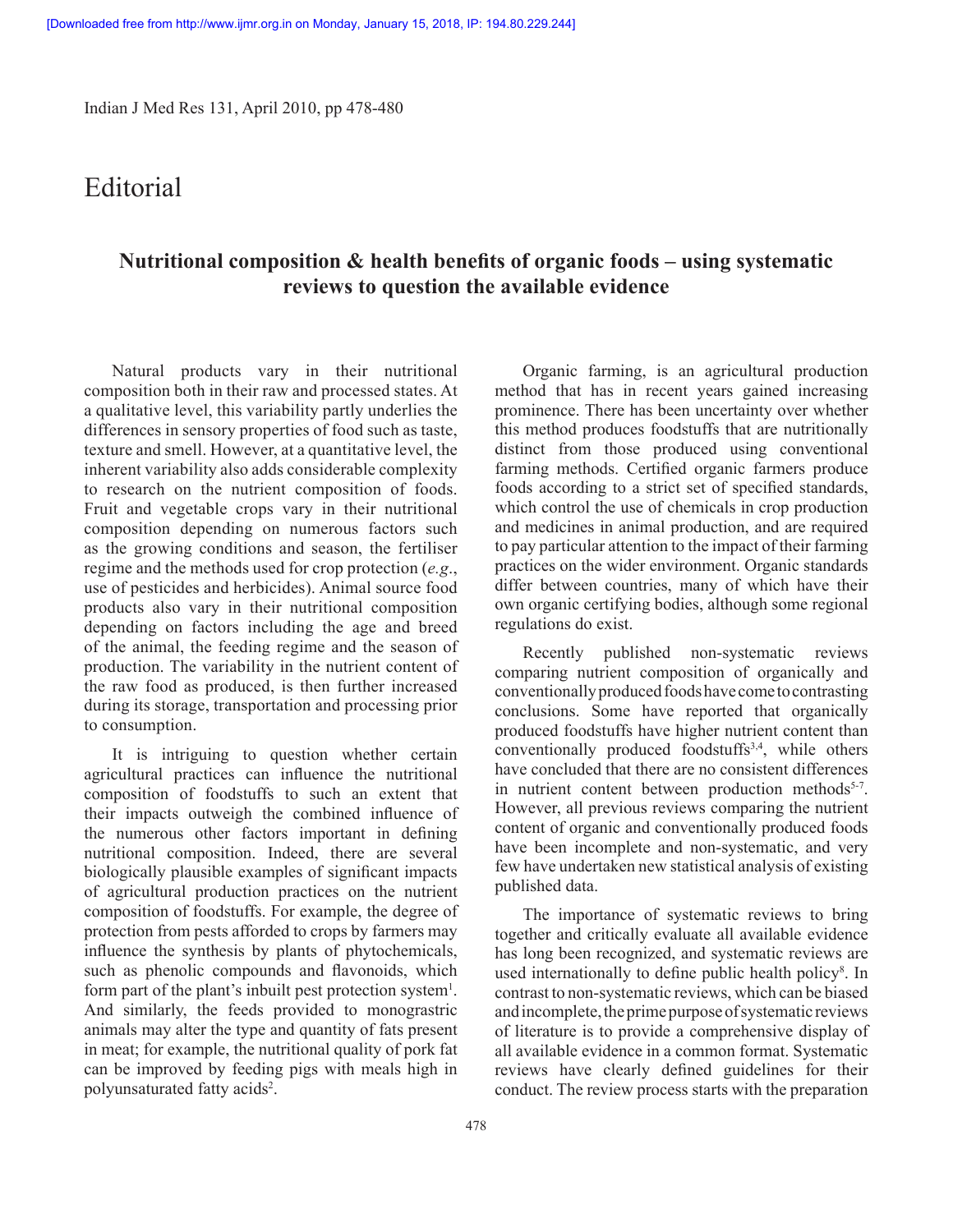#### DANGOUR *et al*: NUTRITIONAL COMPOSITION & HEALTH BENEFITS OF ORGANIC FOODS 479

of a protocol, which among other things explicitly states the research question, the search terms and inclusion/ exclusion criteria, and the requirements for defining quality in studies. The review protocol must be peerreviewed and made available for public scrutiny, and this pre-specification of review methods helps ensure unbiased selection of relevant papers and abstraction of relevant data. The advantages of the systematic approach are clear – reviews are comprehensive, and bias is minimized. Only by systematically reviewing all of the available evidence can a comprehensive and impartial conclusion be drawn, which can be used by policy makers and consumers alike to make informed decisions.

The UK Food Standards Agency, an independent Government department set up by an Act of Parliament in 2000 to protect the public's health, and consumer interests, in relation to food, has been under increasing pressure from various groups to make a statement on the nutritional quality of organic foods, and in late 2007 requested that a systematic review be conducted on this topic. Our team at the London School of Hygiene & Tropical Medicine tendered for, and was awarded, a contract from the UK Food Standards Agency to conduct a systematic review on the nutrient content of organic food, and our results were published in mid- $2009^{\circ}$ .

On receipt of the contract, our first act was to constitute an independent expert panel to oversee, and advise on, the process of the review. We then wrote a review protocol which was peer-reviewed and made publically available for comment [*http://www.lshtm. ac.uk/nphiru/research/organic/*]. All relevant articles published with an abstract in English in a peer-reviewed journal since January 1958 (more than 50 yr) were identified. In reality, this involved screening more than 52,000 journal articles before identifying 162 that were relevant to our review question. We then checked the identified publications against our pre-specified quality criteria to determine whether their quality could be classified as satisfactory.

Our quality criteria were defined as the minimum we considered acceptable for scientific publications in this area: a clear definition of what was meant by "organic farming" with relation to the samples being tested; a statement of the cultivar of plant or breed of livestock under investigation; a statement of which nutrients were tested; specification of the laboratory methods used; and finally, identification of the methods

used for statistical analysis. An alarming number of studies could not be classified as satisfactory quality, the most common omission was lack of information of the organic farming certifying body under which the foodstuffs were produced. Many studies also failed to state clearly exactly which crop cultivar or animal breed was assessed for nutrient content. In total, only 55 studies (34% of those identified) met our pre-specified quality criteria.

Statistical analysis was hampered by shortcomings in the data presented in published studies. Formal meta-analysis was not feasible as many studies failed to present information on sample size or variability in nutrient content, and analysis by individual foods was also not possible because of a lack of sufficient data on specific foods. Instead, we conducted analysis by nutrient group (*e.g*., vitamin C or phenolic compounds) and, in order to avoid multiple statistical testing which can result in spurious findings, we restricted our analysis to those 11 nutrient groups that had been reported in 10 or more studies.

The results of our statistical analysis of data extracted from satisfactory quality studies found no evidence of differences between organically and conventionally produced crops for 8 of the nutrient groups analysed including vitamin C, phenolic compounds, magnesium and zinc. We did however, identify some statistically significant differences between production regimen which are also biologically plausible. First, we identified that conventionally produced foods contain more nitrogen, probably because of the greater use of nitrogen fertilisers in conventional than in organic farming methods. Secondly we showed that organic crops contained more phosphate, which may relate to differences in nutrient content of soil between production regimens. Production regimen and particularly differences in fertilisers use and soil management are likely to impact on nutritional composition of crops. What is clear from our analysis however, is that there is currently no evidence of major differences in nutritional content between production regimens and from a public health perspective, the differences that we did identify are not important in the context of a normal healthy diet.

In a second review, using a similar fully peerreviewed systematic process, we sought to determine if there was any evidence of nutrition-related health benefits from consumption of organic foods [*http://*